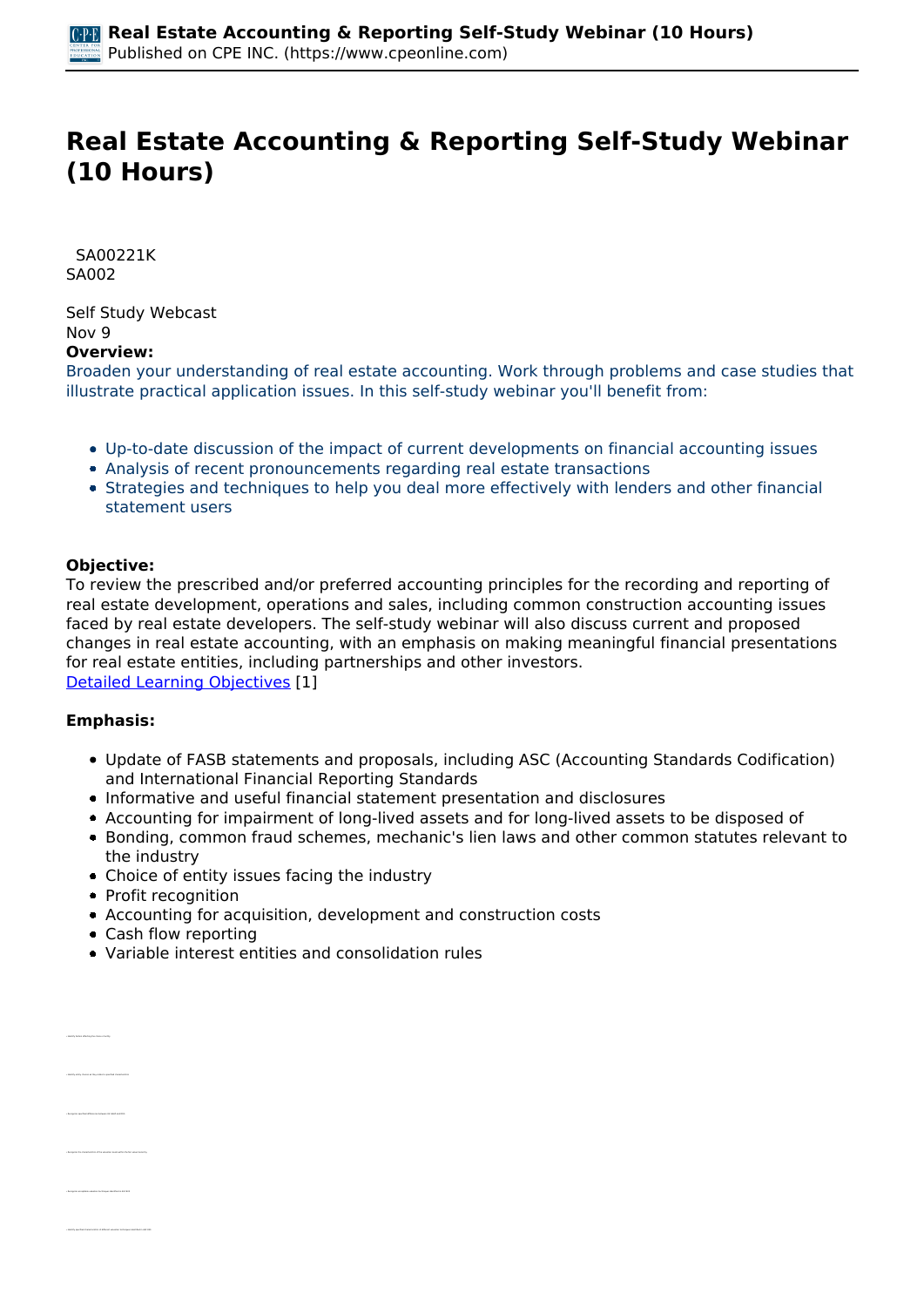

*• Recognize codification topics related directly to accounting for real estate • Identify certain terminology used in real estate construction projects • Identify the accounting treatment of real estate acquisition, development and construction costs • Identify the circumstances in which interest is appropriately capitalized • Recognize the accounting treatment of costs incurred to rent real estate projects • Identify specified issues with the revenue recognition standard as it relates to real estate • Identify the type of commercial lease where the landlord covers all the building expenses • Identify the basis on which the new lease standard is modeled • Identify the components of the lessee's ROU asset at the lease commencement date • Recognize the impact the COVID-19 pandemic may have on lease accounting • Identify indications of impairment in long-lived assets • Recognize the circumstances under which the guidance regarding participating mortgage loans applies* 

*• Recognize the borrower's accounting implications of participating mortgages*

*Bottom***Prerequisite:**  *Basic accounting.*

**Preparation:**  *No advance preparation required.*

# **Level of Knowledge:**

*Intermediate.*